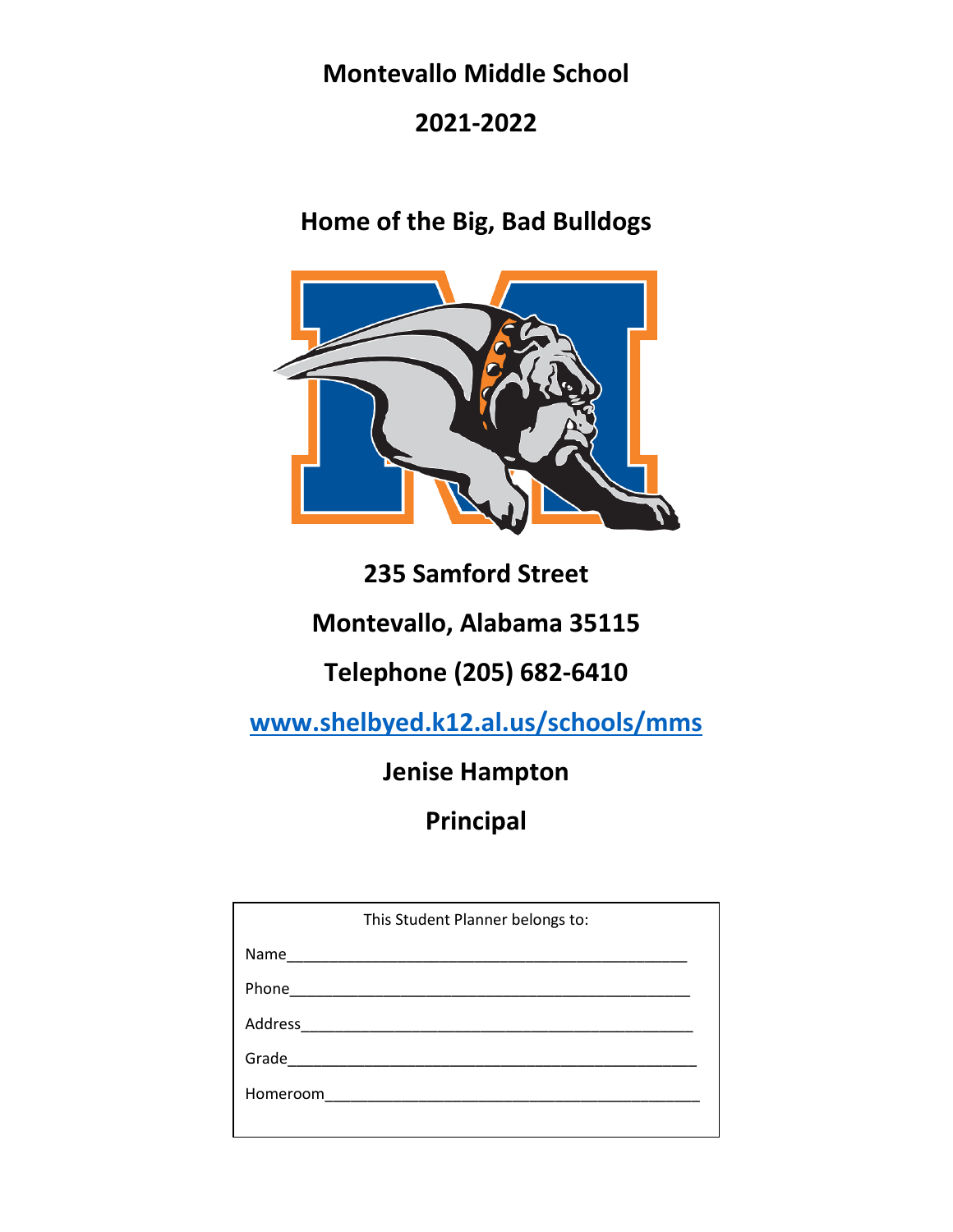## **WELCOME**

Welcome to Montevallo Middle School. Home of the Big…Bad…Bulldogs! You are now a member of the student body at one of the finest schools in the state. We are glad you are here and invite you to participate in our academic, athletic, and activity programs. We hope you will take pride in BULLDOG TRADITIONS of scholastic excellence and school spirit.

## **MISSION STATEMENT**

The Mission of Montevallo Middle School is to offer a challenging curriculum that encourages students to reach their full potential and become independent, lifelong learners.

## **SCHOOL SPIRIT**

School spirit may be divided into three categories:

- 1. **COURTESY** toward teachers, school staff, and fellow students
- 2. **PRIDE**  in everything our school endeavors to accomplish and has accomplished in the past
- 3. **SPORTSMANSHIP**  the ability to win and lose gracefully

**School Spirit** means loyalty to all functions of the school. A loyal student supports his/her school and does everything possible to keep his/her scholastic and activity standards at the highest possible level. A loyal student takes pride in the public building and does everything possible to keep the facilities clean.

## **ASSEMBLIES**

Assemblies are held throughout the year for informational and learning purposes. Students should be courteous and attentive. Dismissal should be orderly. Pep rallies are also held occasionally to promote school pride.

## **ATTENDANCE**

Students deserve every opportunity for academic success. Prompt, regular, daily attendance not only teaches life supporting skills but also increases the likelihood of school being a positive experience. It is the legal responsibility of the parent/guardian to see that his/her child is in school regularly. When a student cannot be in school, the parent/guardian should call the school, **682-6412,** by 9:00 a.m. on the day of the absence. When a student is absent from school, he/she must bring a note stating the cause of absence before the student will be allowed to make up work.

Frequent absences of students from their classes disrupt the continuity of the instructional process. The benefit of regular classroom instruction is lost and cannot be entirely regained even by make-up work. Therefore, students who miss frequently will be recommended for the Early Warning Program (see Code of Conduct).

## **NOTE: It is highly recommended that family trips are scheduled during the break.**

## **ATTENDANCE REGULATION**

- **1) Compulsory enrollment and attendance are mandated by Alabama Law. Students must be in school at least 168 days of the school year. Code of Conduct pg. 19**
- **2) An excused absence is one that does not count toward the total number allowed by the attendance program. The only excused absences are: personal illness documented by physician's statement, court documented appearances, and emergencies approved by the principal or the Superintendent. All work can be made up.**
- **3) An unexcused absence is one that counts toward the total number allowed by the attendance program. Failure of the parent/guardian to send an excuse may result in the student not being able to make-up work.**
- **4) Absences from school because of suspension are unexcused. Students will not be allowed to make-up Class/Home work.**
- **5) Any student enrolled in grades 1-8 who accumulates more than 10 unexcused absences during the year is subject to being retained in the same grade. Partial day absences will be cumulative in computing this total.**

## **AWARDS DAY**

Awards Day is held each year in May. Students are recognized for outstanding service and achievement. This assembly also honors the City of Montevallo, Lucky's, Trustmark, McDonalds, PTO, BB, BS, Mayor's Breakfast, and community members who have supported MMS throughout the year.

## **BUILDING AND GROUNDS**

Take pride in your school and surrounding campus by keeping it clean and free from unsightly trash and/or debris. We can all make a difference by doing our fair share.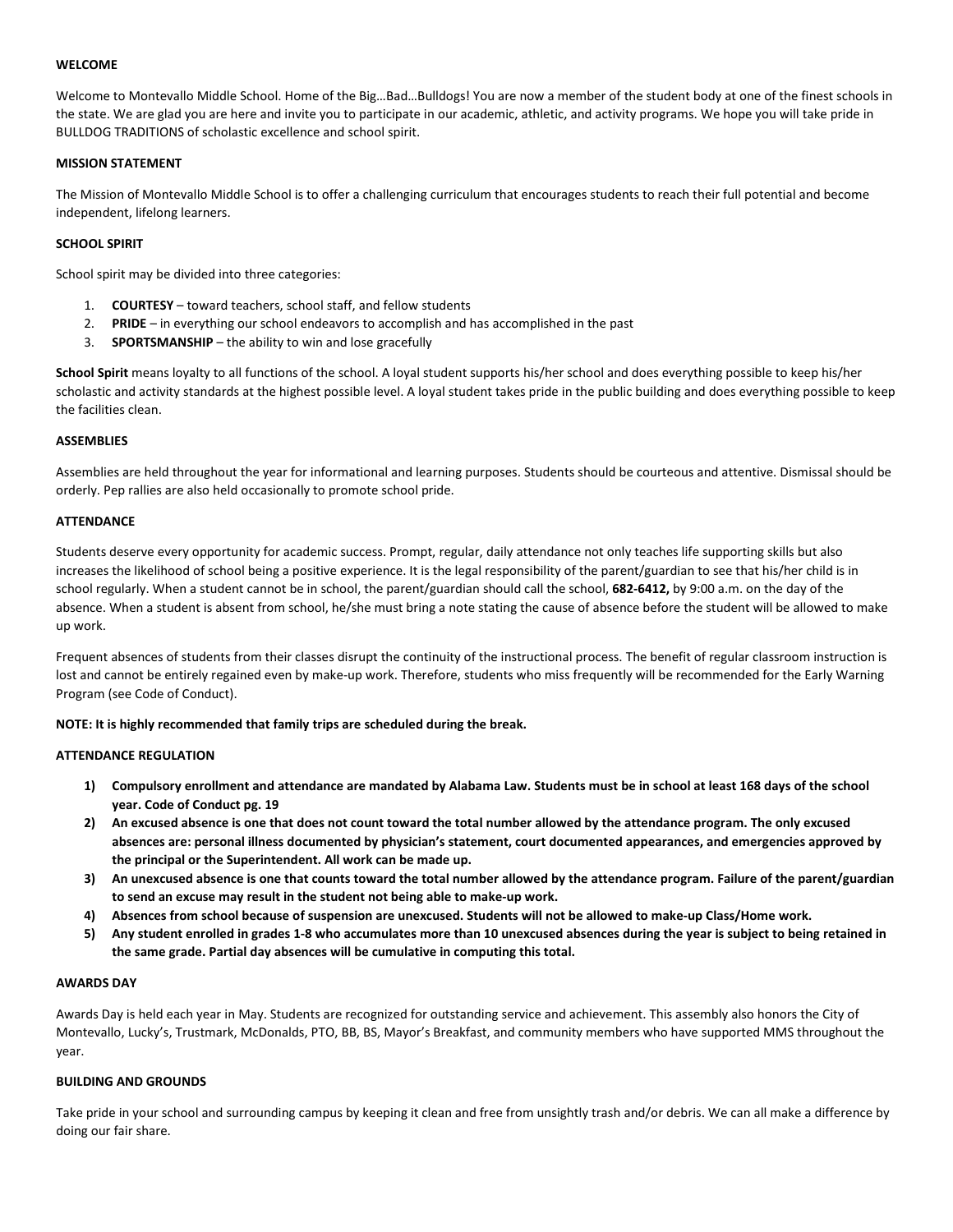## **CAFETERIA**

Participation of students in both the lunch and breakfast programs is encouraged. Students' behavior in the cafeteria should be based on courtesy and cleanliness. Students should go through the food choice lines, pay for food, sit at their assigned tables, and remain in the cafeteria until the designated time is over. To be fair to others, breaking line and sharing food are not allowed. No food or drink is to be taken from the cafeteria. Students should return their tray to the designated area.

## **CHARGED MEAL PROCEDURES (rev. 4-28-2017)**

Shelby County Schools realize that students may forget or lose lunch/breakfast money. To make it easy for parents to view charges, fund accounts, and get notified of low balances, we have partnered with [www.myschoolbucks.com.](http://www.myschoolbucks.com/) There is no charge for parents to create, monitor, or receive emails regarding low student meal balances. Parents may also utilize the myschoolbucks mobile app on their mobile devices to monitor accounts. Parents will still be notified in writing of negative student balances and will be afforded a reasonable opportunity to clear the bad debt.

It is unlawful for the Child Nutrition Program to absorb unpaid, charged meals. Parents are responsible for providing funds for student accounts. If parents need financial assistance paying for school meals, a meal benefit application for free/reduced price meals must be completed. The meal application only takes a few minutes to complete and can be found online a[t www.myschoolapps.com](http://www.myschoolapps.com/) or

[http://www.shelbyed.k12.al.us/cnp/mealbenefits,](http://www.shelbyed.k12.al.us/cnp/mealbenefits) at the local school, or at the Central Office. Applications for meal benefits can be completed at any time during the school year. If a parent refuses to complete a meal benefit application or provides funds for student meals after a reasonable amount of time, an alternative meal may be provided at the principal's discretion after parent notification.

## **CELL PHONES**

Cell phones are to be turned off and kept in the locker during the school day. First violation will result in the student being assigned ASD. Second violation will result in one day ISD. Subsequent violations will result in OSS or alternative school referral. There is an expectation to privacy in restrooms, locker rooms, and performance areas; therefore, cell phones or other devices are banned from use in these areas.

## **CHEATING**

All students are expected to do their own work and to conduct themselves in an honorable manner. If a student is found to be guilty of cheating, the teacher shall collect the student's paper, mark a zero for the work, and immediately notify the parent/guardian and office about the action taken. The parents/guardians shall be notified that a second offense will bring further consequences that could result in discipline consequences.

**CLUBS, ORGANIZATIONS, AND TEAMS –** Montevallo Middle School (MMS) offers several students clubs, organization and teams (e.g. Beta Club, Student Council, Leaders of Tomorrow, Ambassadors, and many others). These clubs provide opportunities for students to have an active role in their school and to serve in leadership positions. Students are encouraged to participate in the clubs and organizations at MMS. COT definition each student is given a selection of COT (clubs, organization, and Team) these groups meet once a month.

## **COMMUNICATION EFFORTS**

- 1. Intercom announcements made during  $1<sup>st</sup>$  period.
- 2. Posters around the school.
- 3. Notice of special events sent home to parents with report cards.
- 4. Chamber Chatter
- 5. School Website
- 6. Facebook Page
- 7. Blackboard Connect
- 8. INOW Home
- 9. Blogs and Email list on server
- 10. Broadcast

## **COUNSELOR**

The counselor strives to be available to students, parents, and teachers. The counselor spends most of her time meeting with individual students and small groups. The role of the counselor includes conferences and consultations with parents/guardians and teachers, educational information, referrals to social agencies, collaborates with businesses and community, student record keeping, and problem solving study skills.

## **DANCES**

Dances are held periodically during the school year. Once the student enters the dance, he/she must stay until the dance is over, or a parent/guardian comes to the door to pick him/her up. Our dances are for MMS students only. If a student is absent or suspended from school, he/she may not attend the dance.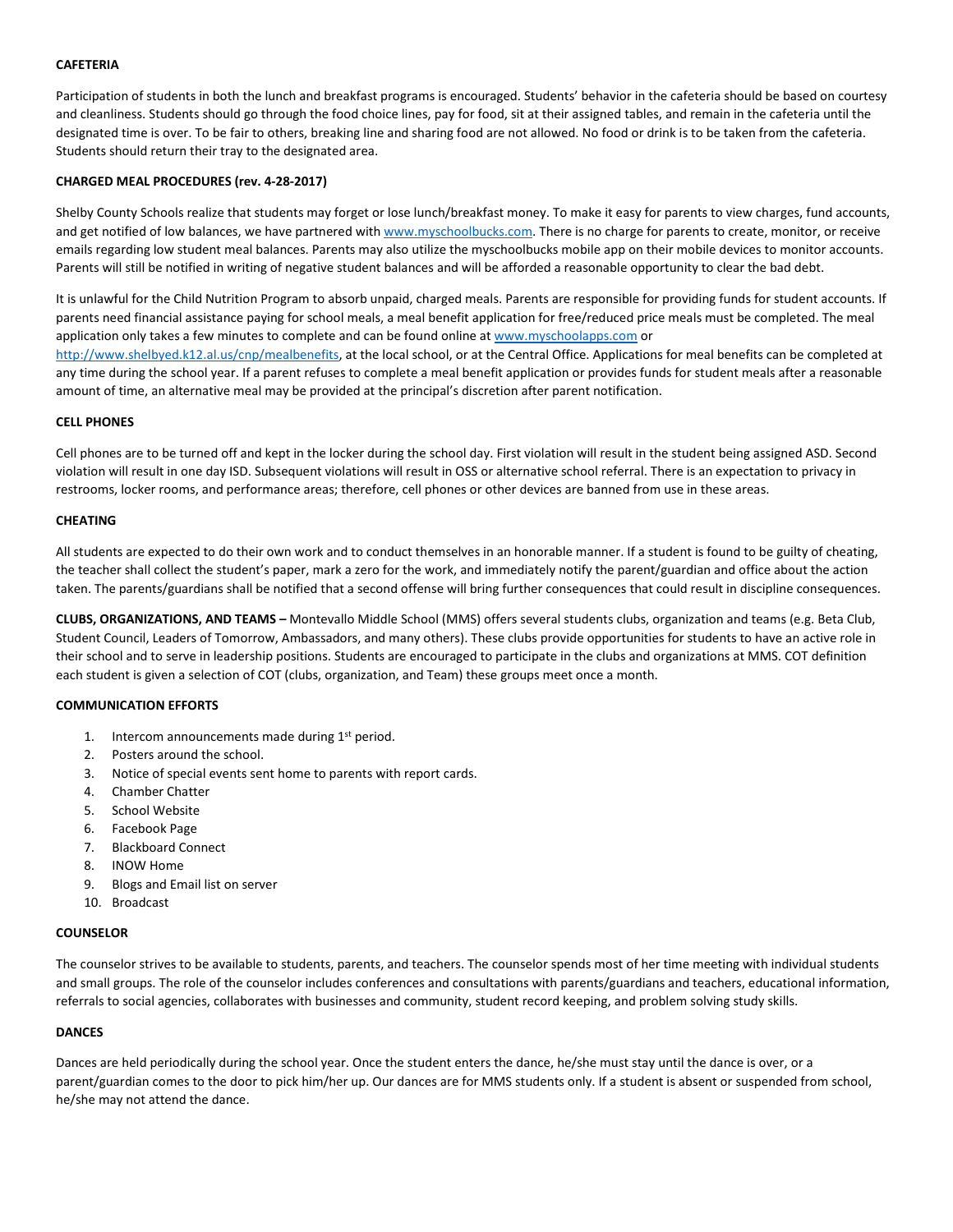### **DISCIPLINE**

Proper behavior is that which enhances the learning environment. Classroom teachers are responsible for maintaining classroom discipline and will deal with general classroom disruptions. Teachers are encouraged to make a personal call to parents/guardians to work through the issue, if a student persists in inappropriate behavior. Parent conferences may be scheduled by the teacher or parent when warranted. Only when the action taken by the teacher is ineffective or the disruption is sufficiently severe, will the student be referred to the administrative team. When a student is brought to the office, the principal or assistant principal shall hear the student's explanation and consult further with other school personnel, if necessary, before determining the classification of violation or disciplinary measure. The **SHELBY COUNTY SCHOOL STUDENT CODE OF CONDUCT AND ATTENDANCE** guidelines will be followed when deciding the classification as well as the type of consequence. **STUDENTS WHO HAVE EXHIBITED INAPPROPRIATE BEHAVIOR MAY FORFIT THE RIGHT TO GO ON SCHOOL TRIPS OR ATTEND EXTRA SCHOOL FUNCTIONS.** 

### **DRESS CODE**

Students are required to be neat, clean, and fully clothed at all times. Students will not be allowed to class(es) until proper attire is secured.

- 1. No hats, caps, hair curlers, picks, or sunglasses will be worn in school.
- 2. No obscene language unacceptable graphics, or illegal substance advertisements (to include alcoholic and tobacco advertisements) may be worn on clothing or accessories.
- 3. Students are NOT allowed to wear any sign, symbol, logo, or garment which has become synonymous with any gang, cult, or unauthorized club or organizational activity.
- 4. No halters, backless dresses, midriff shirts, cut-off shirts, or spandex is allowed. Tight fitting and /or low cut outer garments will not be allowed.
- 5. No see through shirts or blouses may be worn, Muscle and tank shirts or tops cut accordingly are also prohibited.
- 6. **No pants with inappropriate holes or slits, including slits at the bottom of pants/jeans may be worn with tops that come mid-thigh. Joggers are prohibited.**
- 7. Hair color or hair style cannot be distracting.
- 8. Skirts, dresses, shorts, and culottes length will be determined by the Shelby County Code of Conducts.
- 9. Appropriate undergarments must be worn.
- 10. All garments must be hemmed, not rolled. Cut-off jeans or pants will not be allowed unless hemmed.
- 11. Shoes must be worn at all times.
- 12. Changes in dress styles will be determined appropriate by the principal or her designee.
- 13. **Belts** must be worn at the waist with pants, shorts and skirts that have belt loops. Pants, shorts and skirts without belt loops must be worn at the waist and fit properly. Pants worn too low, too long, too large or too loose are not permitted.
- 14. Leggings may only be worn with a top that is midthigh or longer in length.

### **FIRE AND SEVERE WEATHER DRILLS**

Fire and severe weather drills will be conducted at regular intervals throughout the school year. Students should be sure they know the escape route from each of their classrooms. When the fire alarm or severe weather bell sounds, students should walk rapidly without running to the designated exit or sheltered area. There is absolutely no taking during the drills.

#### **GUM CHEWING/EATING CANDY**

**Gum chewing and eating candy are both against school rules.** Gum and candy appears on desks, walls, furniture and carpeting. The removal of gum and candy is time consuming and expensive. Gum = Silent Lunch. Repeated offenders will require progressive consequences.

## **HALLS**

Students should be in the halls only at the beginning and closing of school and between classes. Students who are in the halls during class times must have a pass. While moving through the halls, students must walk at all times and speak in conversational tones.

#### **HEALTH AREA**

If a student becomes ill at school, he/she should obtain a **pass from his/her teacher to go to the Nurse's office.** If necessary, parents/guardians will be called to come and pick up the sick student. There is no need for students to use their cell phone to contact parents. Cell phone use during the school day will apply. A school nurse is available.

#### **HONOR ROLL**

An honor roll will be posted at the end of each grading period. There will be an A Honor Roll Party for students having 90 or above in all subjects, and an A/B Honor Roll Party for students having an 80 or above in all subjects.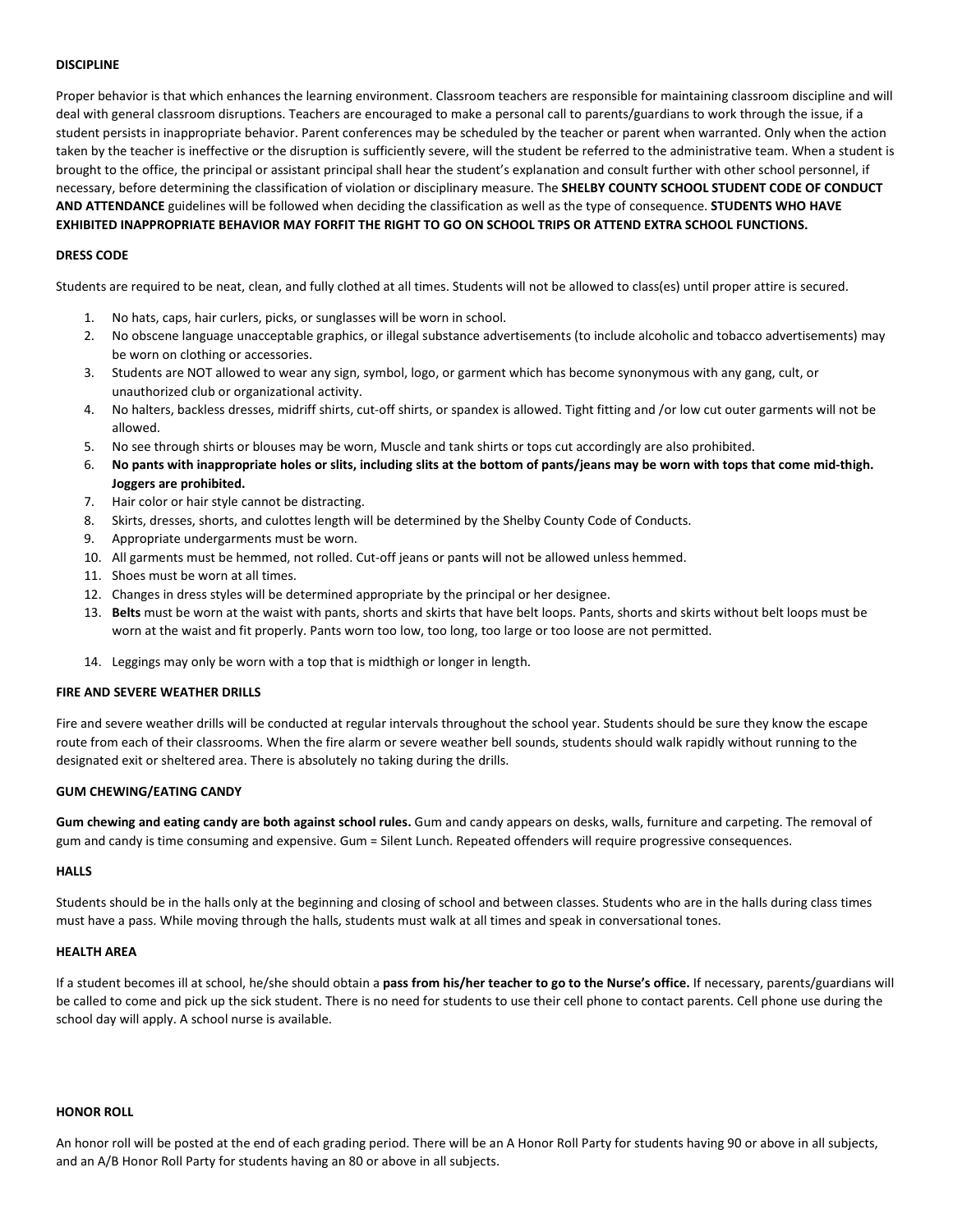## **INSURANCE**

An insurance plan for care of school injuries is available to all students at a very reasonable Premium. The school does not insure any student.

## **LATE ARRIVAL/EARLY CHECKOUTS**

**Students who are picked up early or are late arriving to school must be signed in or out at the office by a parent/guardian listed on their registration card.** The student and parent/guardian should report directly to the office before the student goes to his/her locker or class.

## **LOCKERS**

Students may go to their lockers only during their assigned time. Students who fail to follow proper locker procedures may lose their locker privileges. Students are not allowed to share lockers.

## **BOOK BAGS**

Students are not allowed to keep book bags in the classrooms. Students are to put bookbags in their lockers when they leave their morning bus area and pick up bags at the end of the day. Students are permitted to go to their lockers at the beginning of their last class of the day. Book bags with wheels are not allowed.

## **MEDICATION**

If it is necessary for a student to take any form of medication at school, a Medication Use Form signed by a parent/guardian must be obtained from the nurse. All medication, prescription as well as across the counter, will be kept in and dispensed through the Nurse's office. The county's medication procedures must be followed.

## **MAKE-UP WORK**

When a student returns to school from an absence, he or she must ensure that they receive all make-up work from their teachers. It is the student's responsibility to obtain missed assignments and submit those assignments in a timely manner.

## **OFFICE**

Students and parents are welcome in the office when they have business to conduct. Only authorized personnel are allowed behind the counter. Students should come to the office window to conduct business during the day.

## **PUPIL CONDUCT**

All students at MMS are subject to adhere to the **SHELBY COUNTY STUDENT CODE OF CONDUCT** during the school day, while being transported on school buses, at school sponsored events, field trips, academic team events, and other activities where appropriate school personnel have jurisdiction over students. In order for the school to provide an environment in which learning can take place, each individual is expected to conduct themselves and treat others….in a respectful manner at all times. Therefore:

- 1. Conduct and language while on school premises should be in keeping with classroom and school rules.
- 2. The same rules apply to riding the school bus. This is extremely important as misbehavior on the bus could result in problems that might endanger the lives of students on the bus.
- 3. Chewing gum and eating candy are both against school rules.
- 4. No iPods, toys, collection cards, games, spinners, slime, etc. should be brought to school.
- 5. Trading/gambling is not permitted.
- 6. Money and articles of value are best left at home.
- 7. Selling for outside organizations is not permitted at school.
- 8. The dress code is to be observed at all times.
- 9. Fighting by students is prohibited on school property or when under the supervision of the school.

## **STANDARDS OF PROMOTION/RETENTION MIDDLE SCHOOLS**

All promotion, retention, or placement of students in Shelby County Middle Schools will be determined on an individual basis.

- 1. To be promoted, middle school students must:
	- a. Comply with the Shelby County Attendance Guidelines.
	- b. Successfully complete course requirements in the core curriculum subjects of English, Reading, Mathematics, Science, and Social Studies.
	- c. Successfully complete summer school if they fail no more than two of the core curriculum subjects.

## **SCHOOL PICTURES**

Generally during early fall students may have their pictures taken.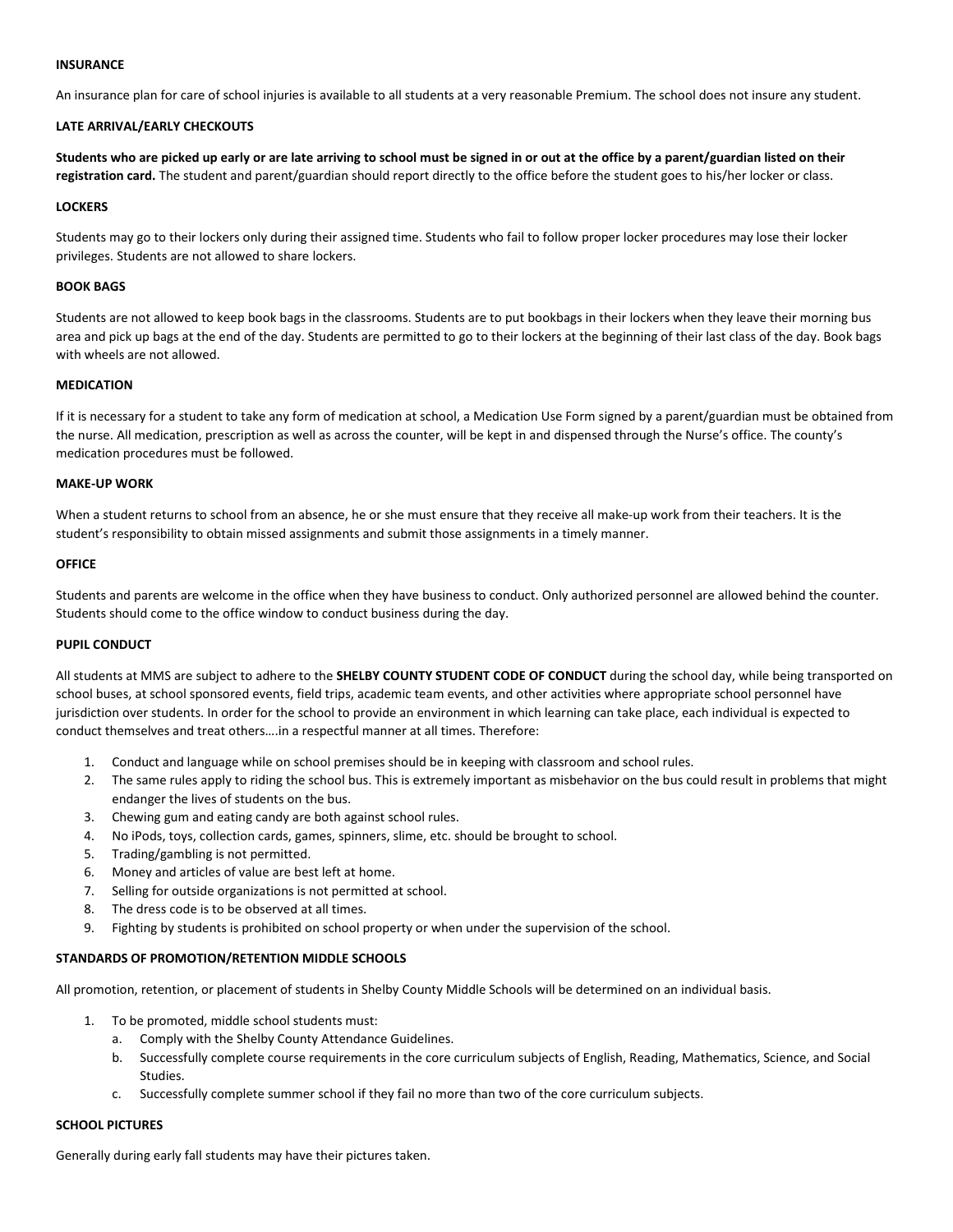## **SCHOOL STORE**

There is a supply store in the office to purchase basic school supplies

# **SUSPENSIONS**

Suspension is the temporary removal of an individual from school for violation of school policies, rules, or regulations, or for interfering with the orderly operation of the school. **Days absent from school because of suspension are unexcused, and students cannot make up work. Gold assignments can be made up.** Students are encouraged to keep up with their assignments. During suspension, students are not to be on Shelby County Board of Education property at any time during or after school. Students may not attend or participate in any after school activities.

## **TARDINESS**

Tardy to class will be defined as: **Students must be in the classroom before the tardy bell rings. If a student enters late or must return to his/her locker for materials, he/she will be considered tardy.** Parents/Guardians will be notified when tardies become excessive.

## **Technology**

Acceptable use practice (AUP) Rules and Regulations can be found on page 23 of the Code of Conduct book.

## **TELEPHONE**

The office phones are available for student' use, in emergency cases which must be cleared by an authorized adult.

## **TEXTBOOK**

All basic textbooks are on loan to parents for their child's use during the school year. Textbooks are to be kept clean and handled carefully. Parents will be required to pay for lost or damaged books. Parents will be required to pay for lost or damaged books.

## **TRANSPORTATION**

Students are to ride the bus to which they are assigned. Any change in transportation will require a note with phone number to enable the office to verify the change. While on the bus, students are under the supervision of the driver. Conduct which, in the driver's judgment, endangers other students or the safe operation of the bus will not be tolerated. The student's privileges of riding the bus continue as long as his/her conduct is acceptable.

If for any reason the bus is late arriving at school, the student should report to the office so that he/she will not be counted as absent. When a student arrives on a late bus, he/she is not counted as tardy. Missing the school bus and not attending school will result in an unexcused absence.

## **Car riders and Walkers:**

Car riders and walkers should not arrive before 7:10 a.m. All students should be dropped off in the morning and picked up in the afternoon in front of the GYM entrance. **Car riders and walkers who are late arriving must be checked in by parent/guardian.** 

## **TRIP PERMISSION**

A trip permission slip will be sent home for the parent's/guardian signature. Any student who fails to return the permission slip will not be allowed to make the trip. All field trips are organized and supervised by MMS teachers. Students who have exhibited inappropriate behavior may forfeit the right to go on school trips.

## **VISITORS**

All visitors must report to the office. Authorized visitors will be issued a visitor badge prior to visiting the school, also Shelby County policies prohibit parents visiting the classrooms as well as visits by students from other schools.

## **WITHDRAWAL FROM MMS**

In order for all necessary records to be completed, the following procedures must be followed at least one day prior to withdrawal.

- 1. Parent/Guardian may call the registrar the morning of withdrawal to help expedite the withdrawal.
- 2. A withdrawal form will be issued by the office to the student on his/her final day. This form will be taken to each teacher and returned to the office. Students are required to turn in all books to teachers and pay all fines before leaving. A parent or guardian is required to accompany the student upon withdrawal.